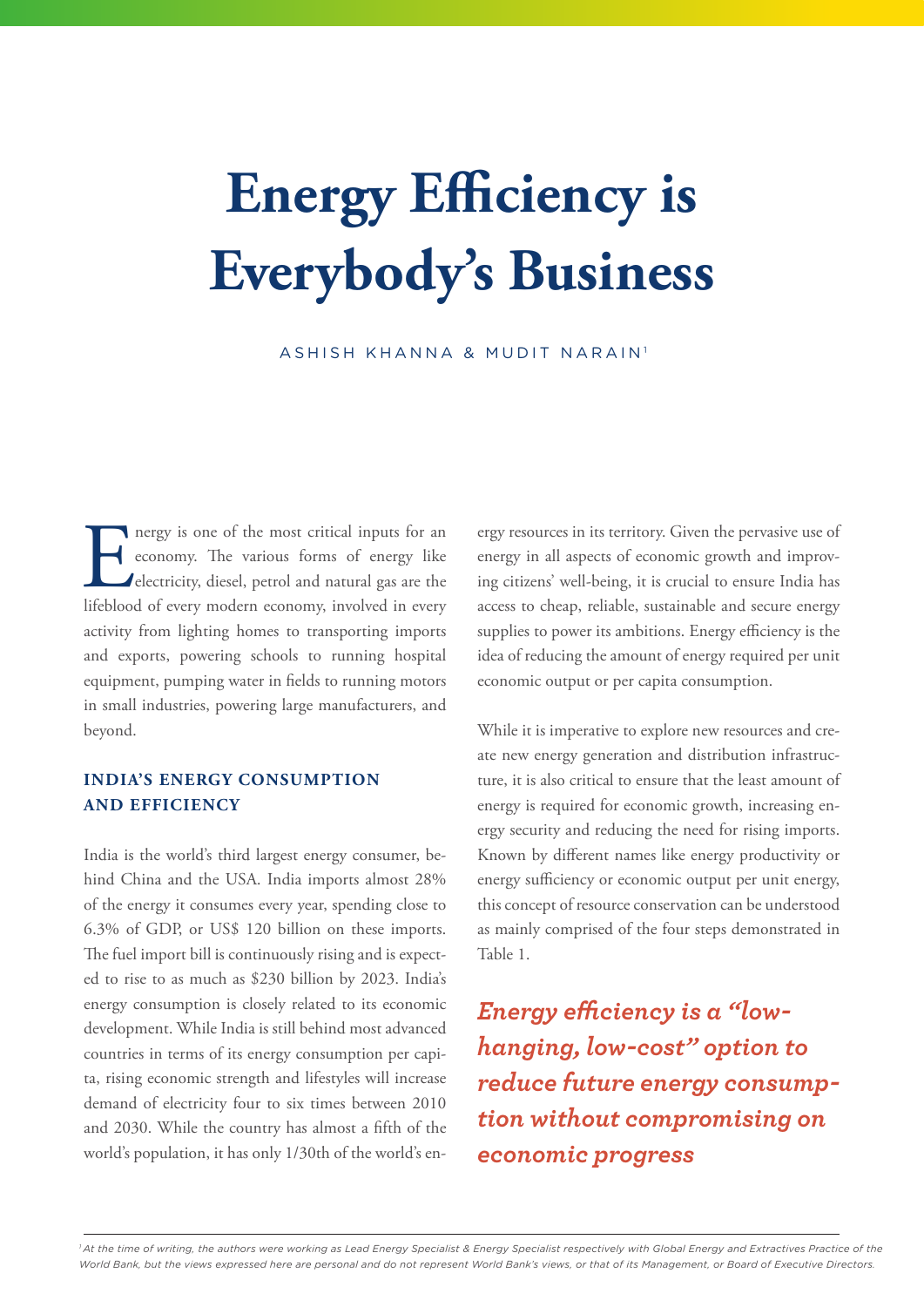| <b>TABLE 1: Steps and Examples of Improving Energy Productivity</b> |  |  |  |  |
|---------------------------------------------------------------------|--|--|--|--|
|---------------------------------------------------------------------|--|--|--|--|

| <b>ENERGY CONSERVATION STAGE</b>                          | <b>EXAMPLES FROM DAILY LIFE</b>                                                                                                                                                                             |
|-----------------------------------------------------------|-------------------------------------------------------------------------------------------------------------------------------------------------------------------------------------------------------------|
| Reducing energy wastage                                   | Air conditioning blast in meeting rooms, set at temperatures<br>of 16C in peak summer, requiring use of jackets                                                                                             |
| Encourging energy conservation                            | Car-pooling, reducing car trips, etc.                                                                                                                                                                       |
| Improved design for low energy<br>consumption             | High mileage cars designed for low fuel consumption,<br>through better engines, acrodynamics, etc.                                                                                                          |
| Design of infrastructure to reduce<br>need for energy use | High public transport penetration to avoid cars; mixed-use<br>development to reduce need for office commutes; high use<br>of IT to reduce need for travel: bike lanes for secure travel<br>of bicycles etc. |

Reducing energy wastage and moderating energy demand can help the country to increase its industrial competitiveness, and also reduce outflow of foreign exchange for fuel imports. Many demand side energy efficiency measures ranging from efficient light bulbs to irrigation pumps provide a cost-effective alternative to adding more energy production capacities. Energy efficiency thus becomes one of the "low-hanging, low-cost" options to reduce future energy consumption without compromising on economic progress. In the current context, where there are huge deficits in supply capacities vis-à-vis rising demand, blackouts and brownouts have become common, which affects both economic

productivity and quality of life, EE offers a unique opportunity to bridge the demand-supply gap in India in the short-term. It is estimated that if India improves energy efficiency by 15% over the next decade, it could save \$32 billion per annum by fiscal 2023. Reforms in the energy sector could reduce India's annual energy import bill by \$40 billion by the same year. These savings run across sub sectors like Agriculture, Domestic and Industries reflecting the cross-sectoral nature of interventions. Table 2 shows more than 15% savings that are feasible from Energy Efficiency (roughly translating into 15% avoided capacity equivalent to more than 35 GW).

#### **TABLE 2: Saving Potential across Selected Sectors in 2007-08 (in billion kWh)**

| <b>SECTOR</b>                                                   | <b>CONSUMPTION</b> | <b>SAVINGS</b><br><b>POTENTIAL</b> |
|-----------------------------------------------------------------|--------------------|------------------------------------|
| Agriculture pumping                                             | 92.33              | 27.79                              |
| Commercial buildings/establishments with connected load >500 KW | 9.92               | 1.98                               |
| Municipalities Domestic Industry (including SMEs)               | 12.45              | 2.88                               |
| Domestic Industry (including SMEs)                              | 120.92             | 24.16                              |
| Industry (including SMEs)                                       | 265.38             | 18.57                              |
| <b>TOTAL</b>                                                    | 501.00             | 75.36                              |

*SOURCE: NPC, 2010*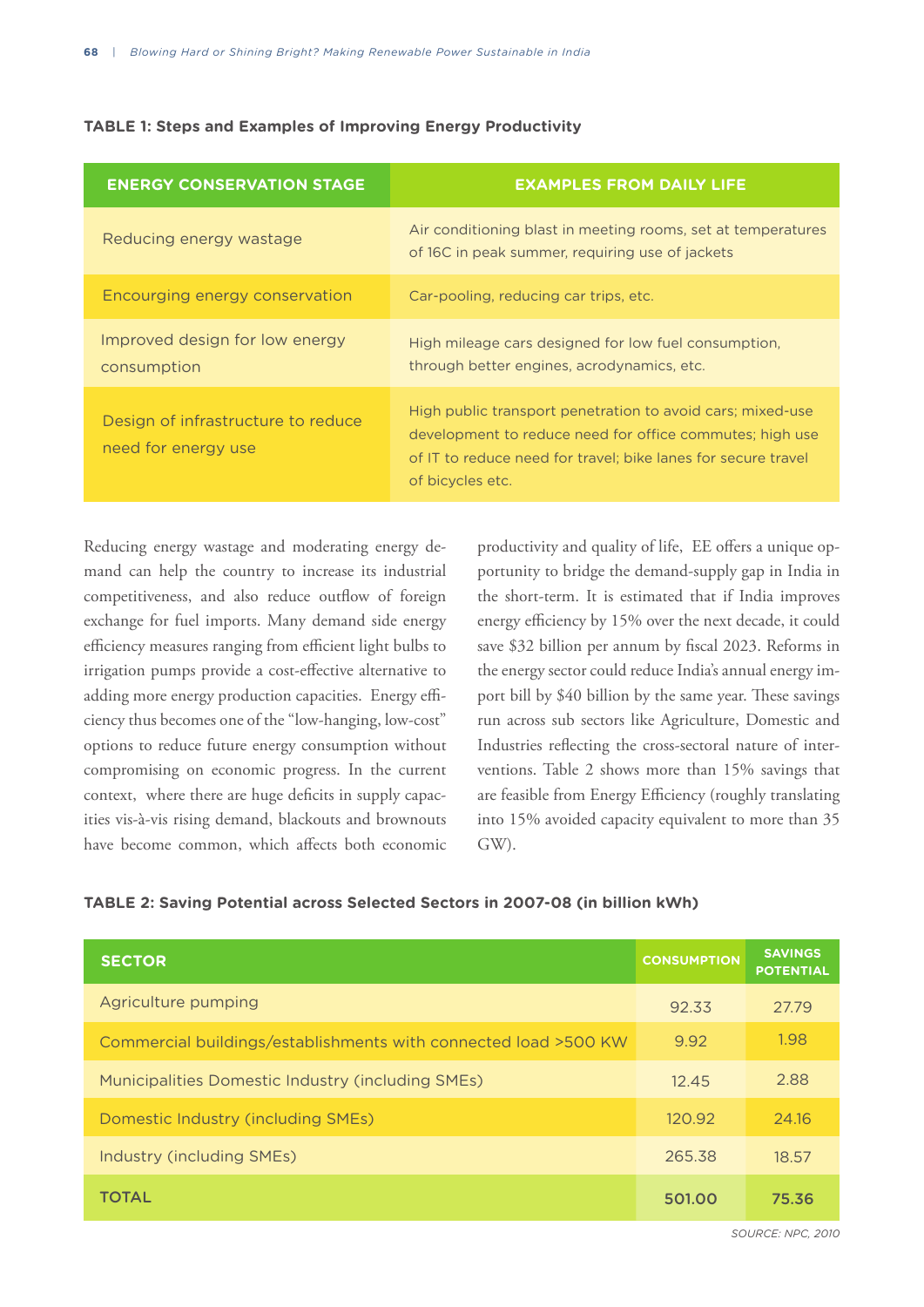### **REALIZING ENERGY EFFICIENCY**

#### **Institutional Enhancements**

Energy efficiency is everybody's business. It goes across supply, demand, policy, and behavior change in citizens. Since EE is not a physical asset, it requires careful examination and identification of opportunities, based on research and analysis. It requires extensive applied research into trends and the nature of energy consumption in an economy, so that an ideal implementation can be identified.

# **FIGURE 1: Components for a Successful National EE Strategy FIGURE 2: Institutional Framework for Energy**



As experiences from other countries show, an adequate institutional framework with high level political support is critical for success, and lack of any of these components results in inadequate success. In India, as vast, untapped opportunities for potential EE improvements are spread across multiple sectors, an effective and robust institutional framework with appropriate governance and monitoring mechanisms would be critical to deliver energy efficiency improvements on a larger, ambitious scale. For energy conservation, the institutional requirements go across central and state governments, a network of implementation institutions, private sector, to work with citizens, as demonstrated in Figure 2.

# **Efficiency Implementation**



Successful implementation of energy efficiency requires several pieces to fall in together. As shown in Figure 1, robust and effective institutions need to facilitate an enabling framework for EE market transformation. Successful EE institutions are able to coordinate with both public and private sector stakeholders in the formulation, prioritization, implementation and monitoring of regulations and policies to address market failures. In addition, efforts are required in the area of research and development; developing appropriate financial incentives and instruments; and, induce behaviour changes to save energy through awareness and capacity building.

The private sector and private citizens need to undertake a majority of the interventions, but government support is required to provide impetus through policies, mandates, standards, labels, financial and regulatory incentives, and other financial tools.

Experience from other countries has demonstrated that all these factors need to work in concert for success in reducing an economy's energy intensity. Different models of promoting investments in energy efficiency have been tried in different countries, depending on the context. The government of PR China established targets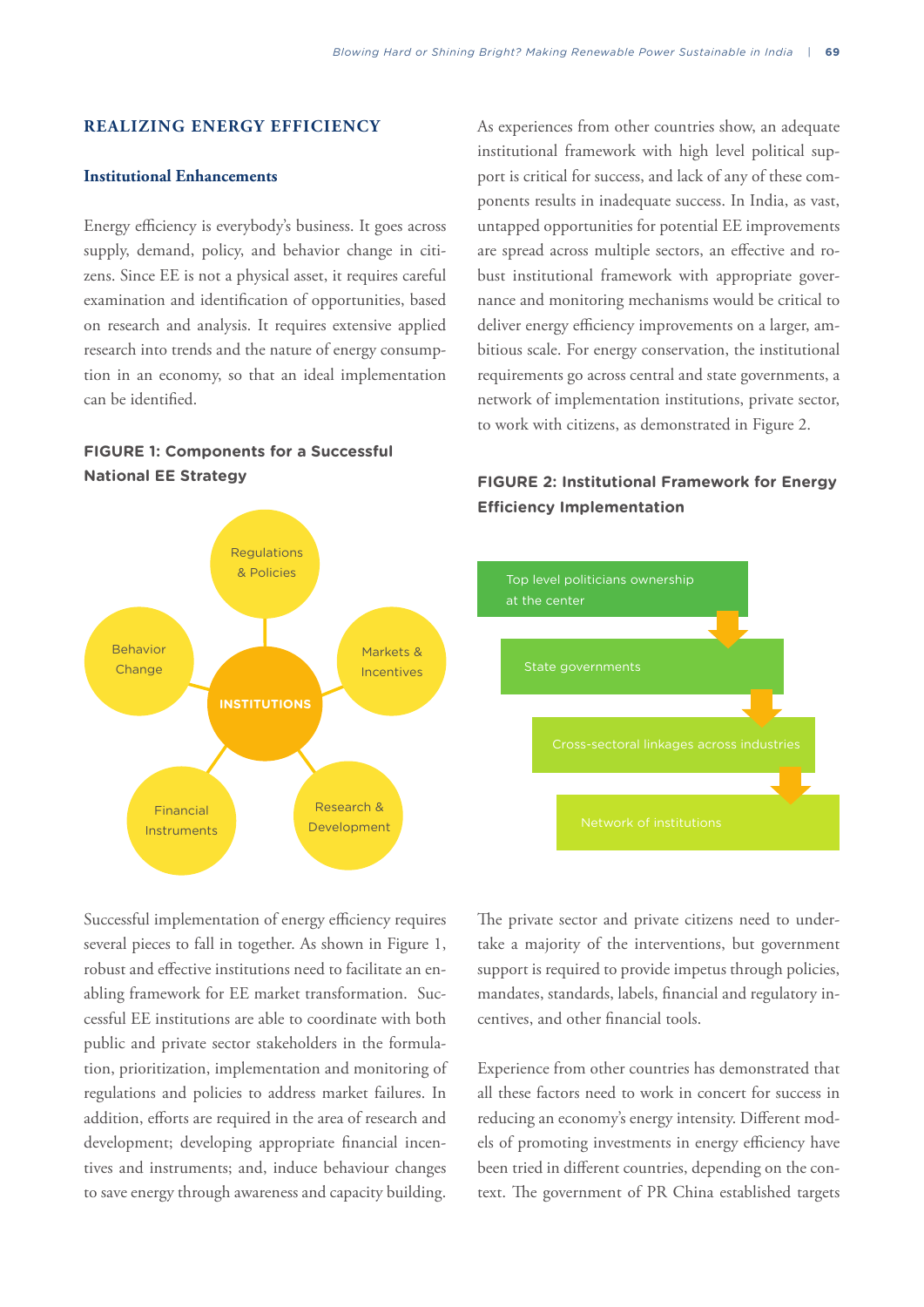of 20% reduction in energy intensity from 2006-2010 and 16% during 2011-2015. To achieve these targets, the central government agreed with provincial governments, and held provincial leaders 'accountable' for reaching these targets.<sup>2</sup> Additionally, the central government signed 'responsibility contracts' for energy saving with the country's 1,000 top energy consuming enterprises that account for a third of the country's energy use. These contracts were supported by financial assistance of various kinds, as well as extensive technical assistance through various means, to disseminate knowledge on these efforts. China also extensively supported its energy utilities to reduce energy consumption. Japan created a network of institutions like banks, utilities energy service companies (ESCOs), and technical assistance entities, to reduce energy intensity.<sup>3</sup> South Korea has also initiated innovative programs on energy efficiency projects, through the private sector. Almost all major economies have taken on initiatives to reduce energy wastage in all sectors like industries, transport, households, etc. The United States has a range of programs at federal, state and municipal levels on industry and household energy efficiency that have been successful in introducing new technologies and institutionalize energy efficiency. All such initiatives are backed up by research institutions that can identify opportunities and design systems to harness those opportunities.

# *Since EE is not a physical asset, it requires careful examination and identification of opportunities*

In India, improvement of the implementation institutions is much overdue, and there is a lack of a network for viable research institutes that can identify opportunities. Currently, institutions like the Bureau of Energy Efficiency (BEE), Energy Efficiency Services Limited (EESL), and state nodal agencies have been entrusted with the energy efficiency agenda, including research, project management and implementation, regulation, and monitoring and evaluation. However, the implementation has fallen short of the expectation. The state nodal agencies, and state distribution companies entrusted with Demand Side Management (DSM) programs have weak institutional capacity and need regulatory clarity on funding and inherent incentive structures in undertaking these programs.

### **AN AGENDA FOR ACTION**

# **Bolder and More Ambitious on Energy Efficiency Targets**

The current target of 19 GW of energy savings in National Mission on Enhanced Energy Efficiency could be enhanced by a multiple of three over next ten years given the level of urbanization and industrialization expected in India. The cross-sectoral nature of possible interventions, such as co-planned improvements in urban transport and manufacturing sector, should be incorporated in the overall target for energy efficiency. In addition, bolder targets across buildings, appliances, industries and agriculture are needed. Getting a low carbon intensity of growth is the best strategy for ensuring energy security of India, as corroborated by recent studies and models of Planning Commission.<sup>4</sup>

### **Monitoring and Policy Framework at Highest Political Level**

The delivery and implementation of China's energy efficient program is monitored at the President's level through National Development Reform Commission. A similar oversight mechanism at the Central level in India is required. This body or office would monitor clearly defined performance targets and indicators for different ministries. This would also involve coordinated decisions on energy pricing (as a tool for encouraging energy efficiency), strategic communication including

*<sup>2</sup> Wang, Xiaodong, Richard Stern, Dilip Limaye, Wolfgang Mostert, and Yabei Zhang 2013. Unlocking Commercial Financing for Clean Energy in East Asia. Directions in Development. Washington, DC: World Bank. doi:10.1596/978-0-8213-0020-7. 3 Ibid.*

*<sup>4</sup> India Energy Planning Tool 2047, http://indiaenergy.gov.in/*